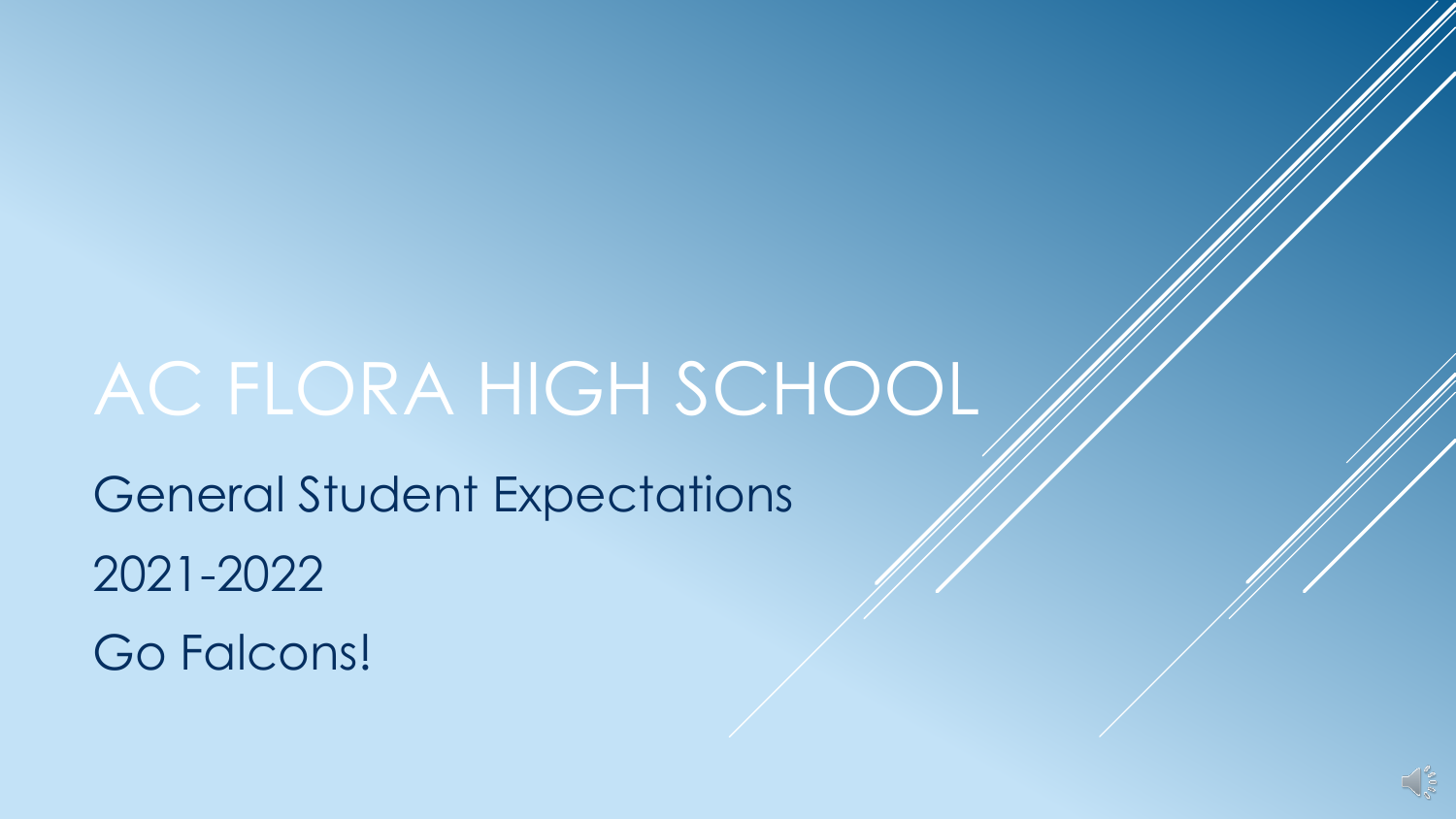

## GENERAL STRUCTURE OF AC FLORA

- Based on student last name
- Assistant Principal/School Counselor is assigned for each student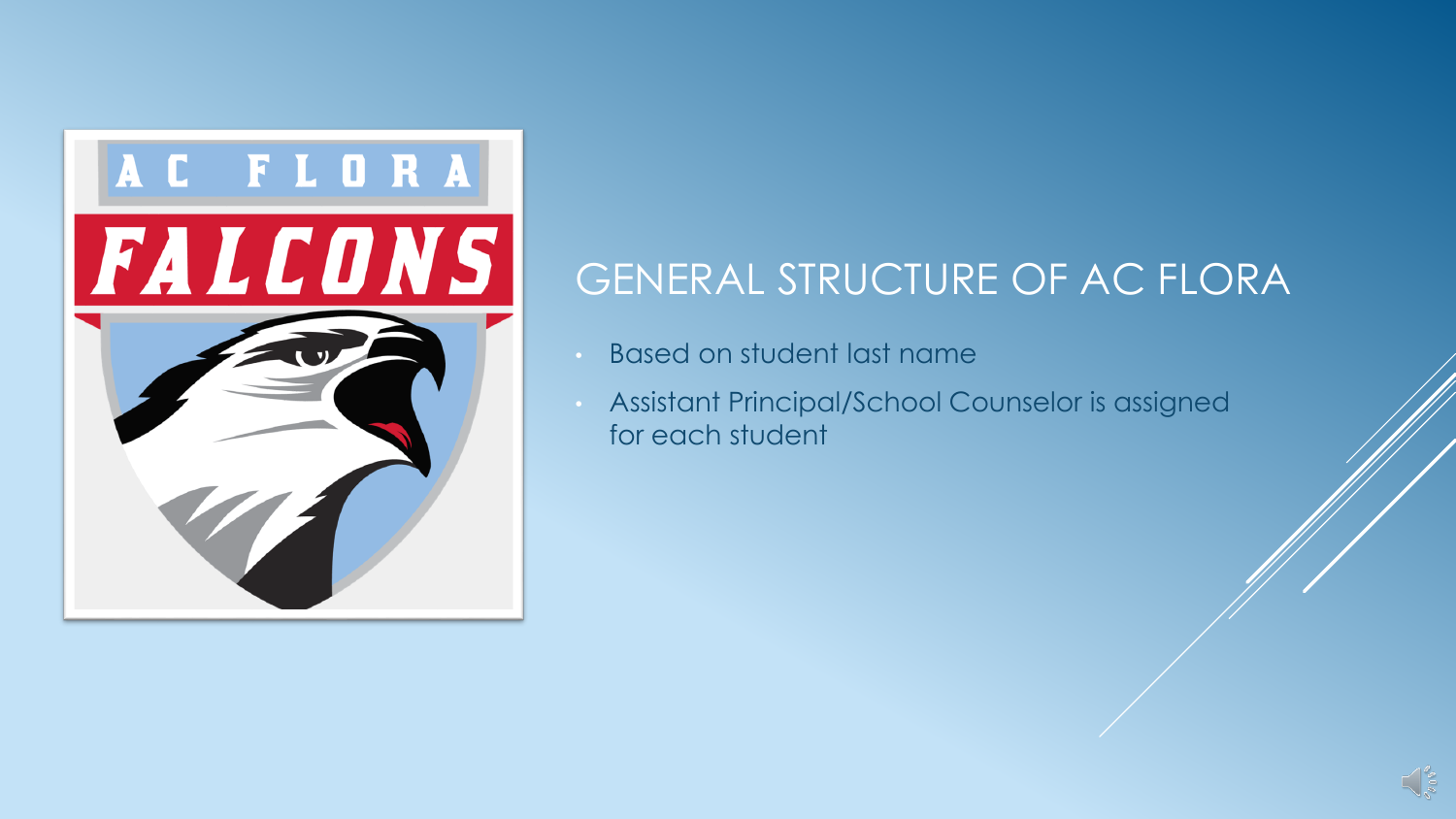

#### ADMINISTRATORS

- Ms. Childs, Principal
- Mr. Spigner, Asst. Principal Last Names A-C
- Dr. Simmons, Asst. Principal Last Names D-I
- Mr. Padgett, Asst. Principal Last Names J-O
- Mr. Davis, Asst. Principal Last Names P-S
- Ms. Ligon, Asst. Principal Last Names T-Z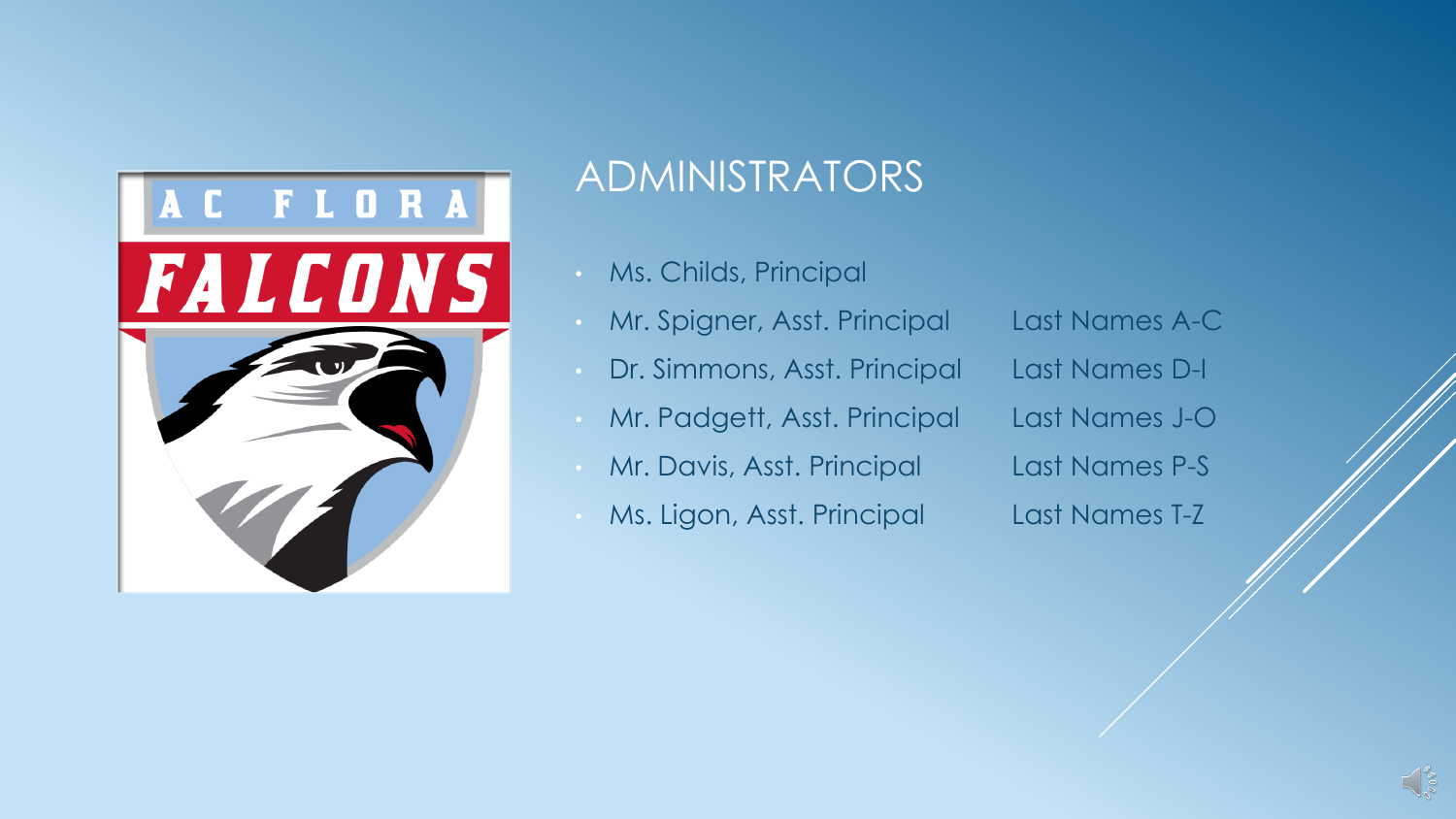

## SCHOOL COUNSELORS

- Mrs. Bartley Last Names A-C
- Mr. Major Last Names D-I
- Ms. Coward Last Names J-O
- Ms. Broadnax Last Names P-S
- 
- Ms. Porter Last Names T-Z, IB Students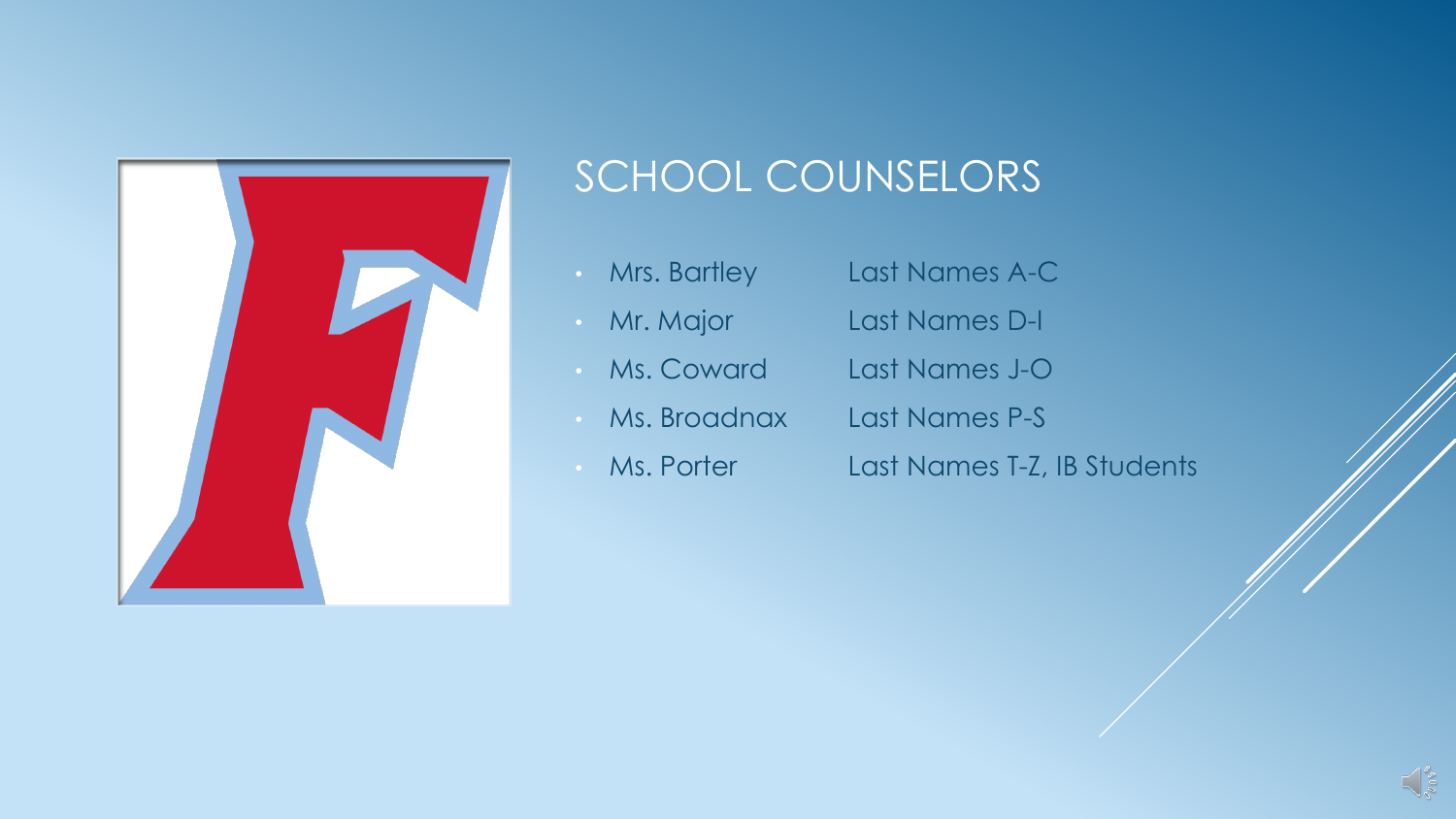

## GENERAL EXPECTATIONS

- Students should always treat each other with respect.
- Students should always be respectful to, and follow the directions of, all AC Flora faculty and staff members.
- Students should be aware that all school/district rules apply while on campus, during the school day, and at any on- or off-campus school/district activity.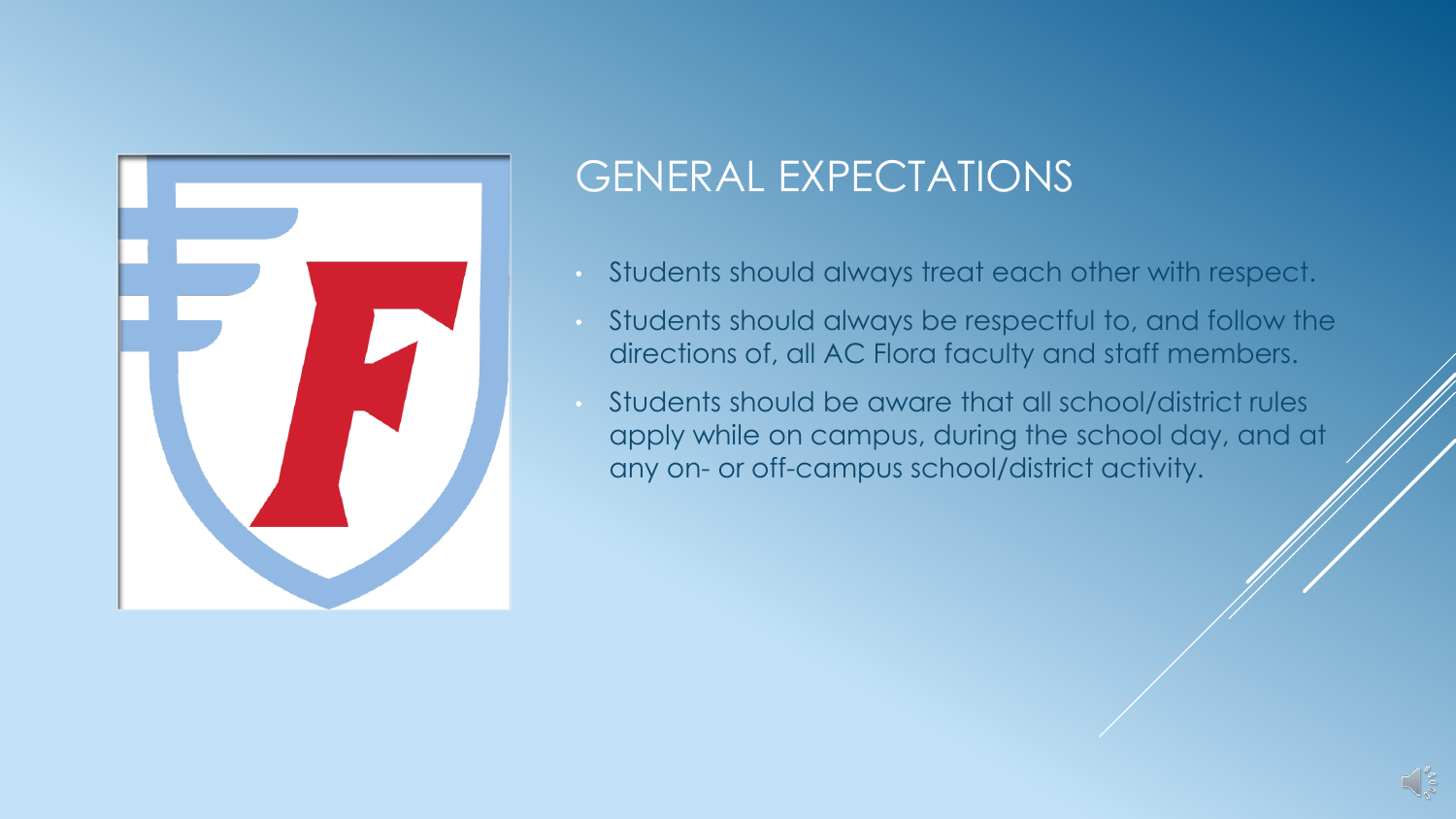

### CODE OF CONDUCT

- All students will receive a hard copy and electronic copy of the Richland One Code of Conduct. It can also be found on the AC Flora web site at flora.richlandone.org.
- Students and parents should familiarize themselves with the Code of Conduct.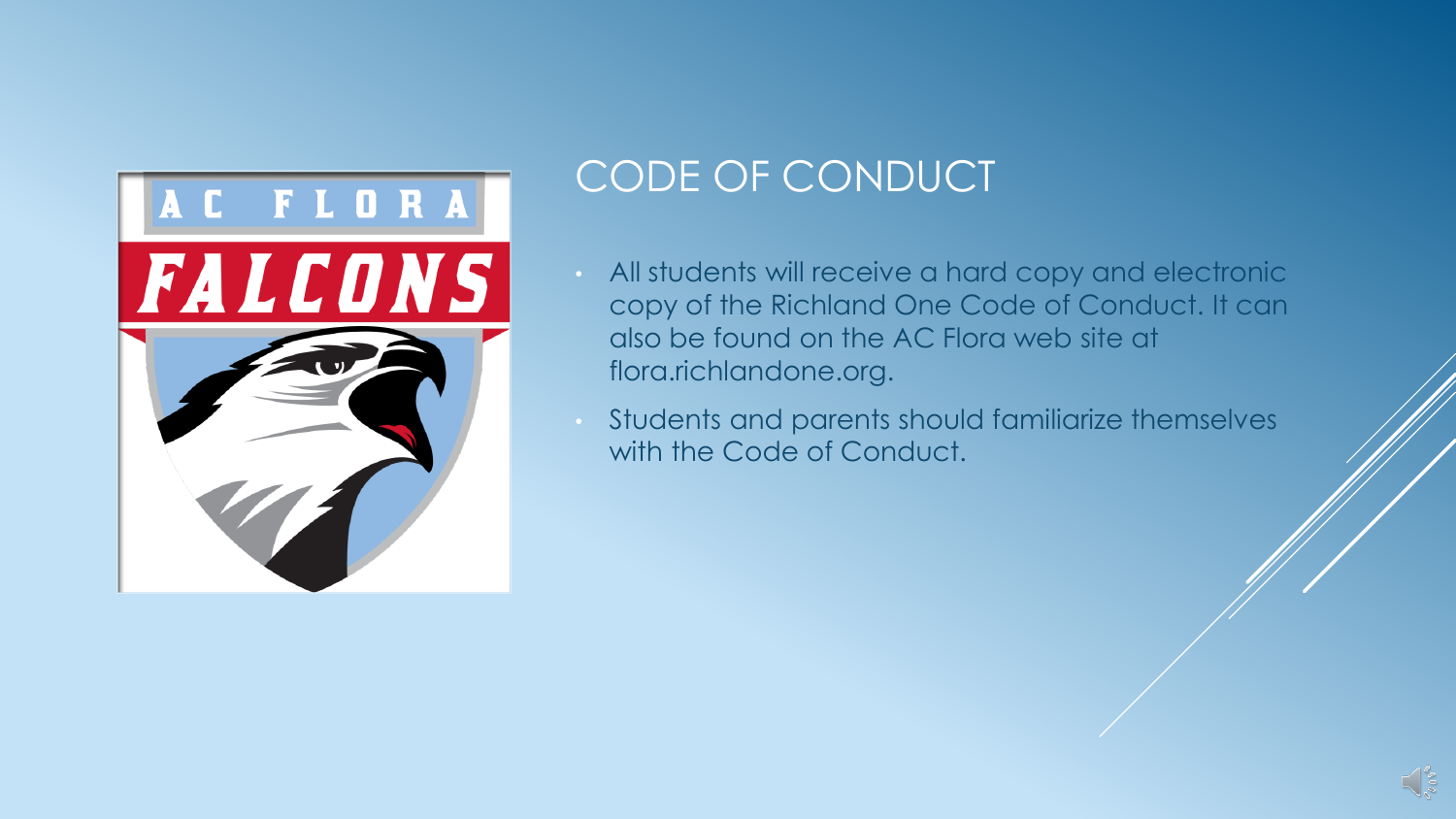

## ATTENDANCE EXPECTATIONS

- Students are expected to attend each of their classes.
- Students should arrive to class on time and are expected to actively engage in their classes.
- Students who miss more than 10 days in a class (through excused and/or unexcused absences) may be required to complete seat time for the course to receive credit.
- If a student needs to be dismissed from school early, they must submit a signed parent note to the main office.
- Absences will be considered unexcused until a parent note or doctor's excuse is submitted to the main office.
- Students who are five or more minutes late to class may be considered as cutting class.
- **\*\*\*If a student misses more than 45 minutes of class, they will be marked absent.**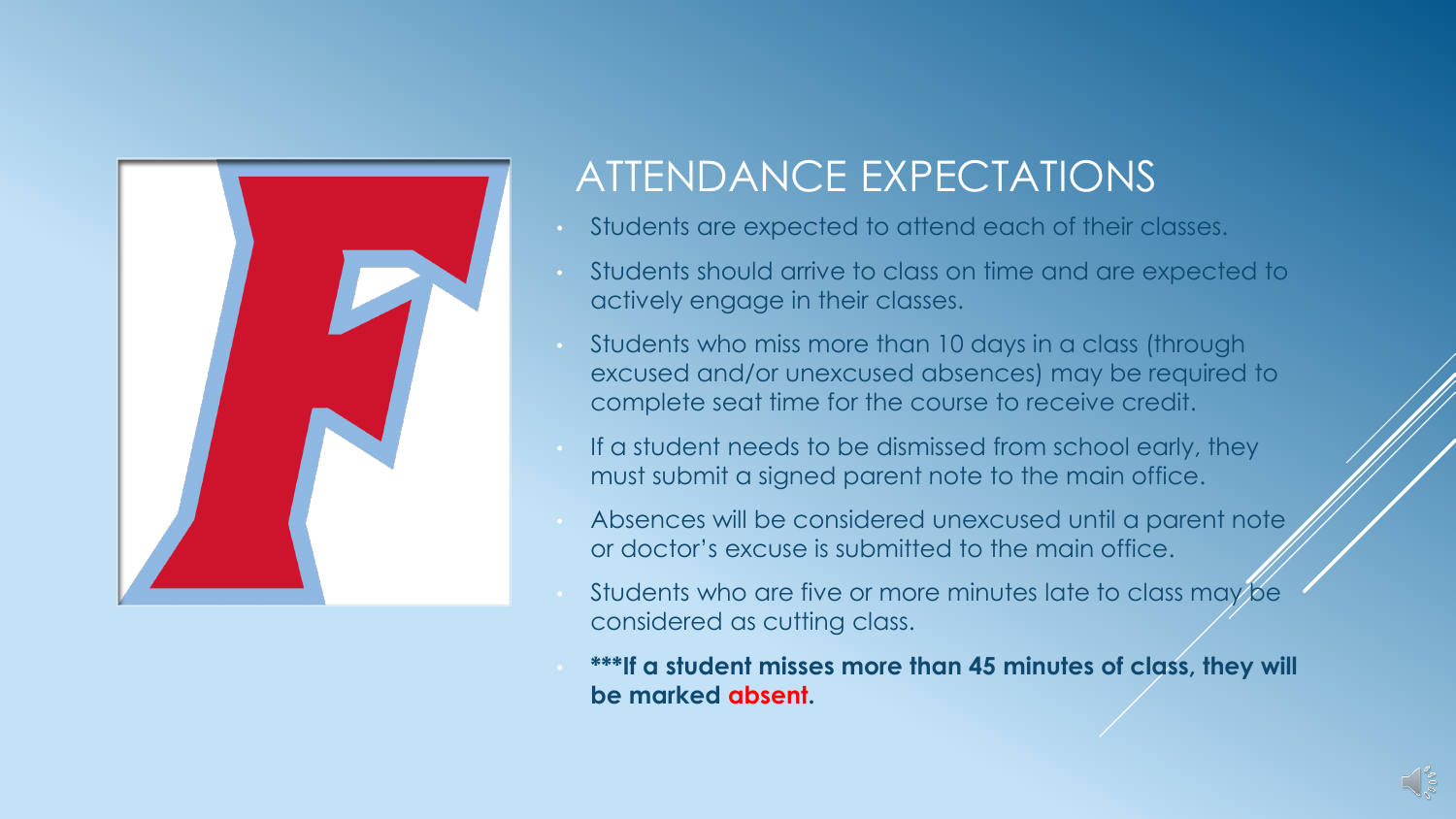

#### TARDIES

- Students are considered tardy if they are not in their seat in the classroom when the bell rings.
- Students have five minutes to move between classes and should move with purpose so that instructional time can be maximized.
- Students who are five or more minutes late to class may be considered as cutting class.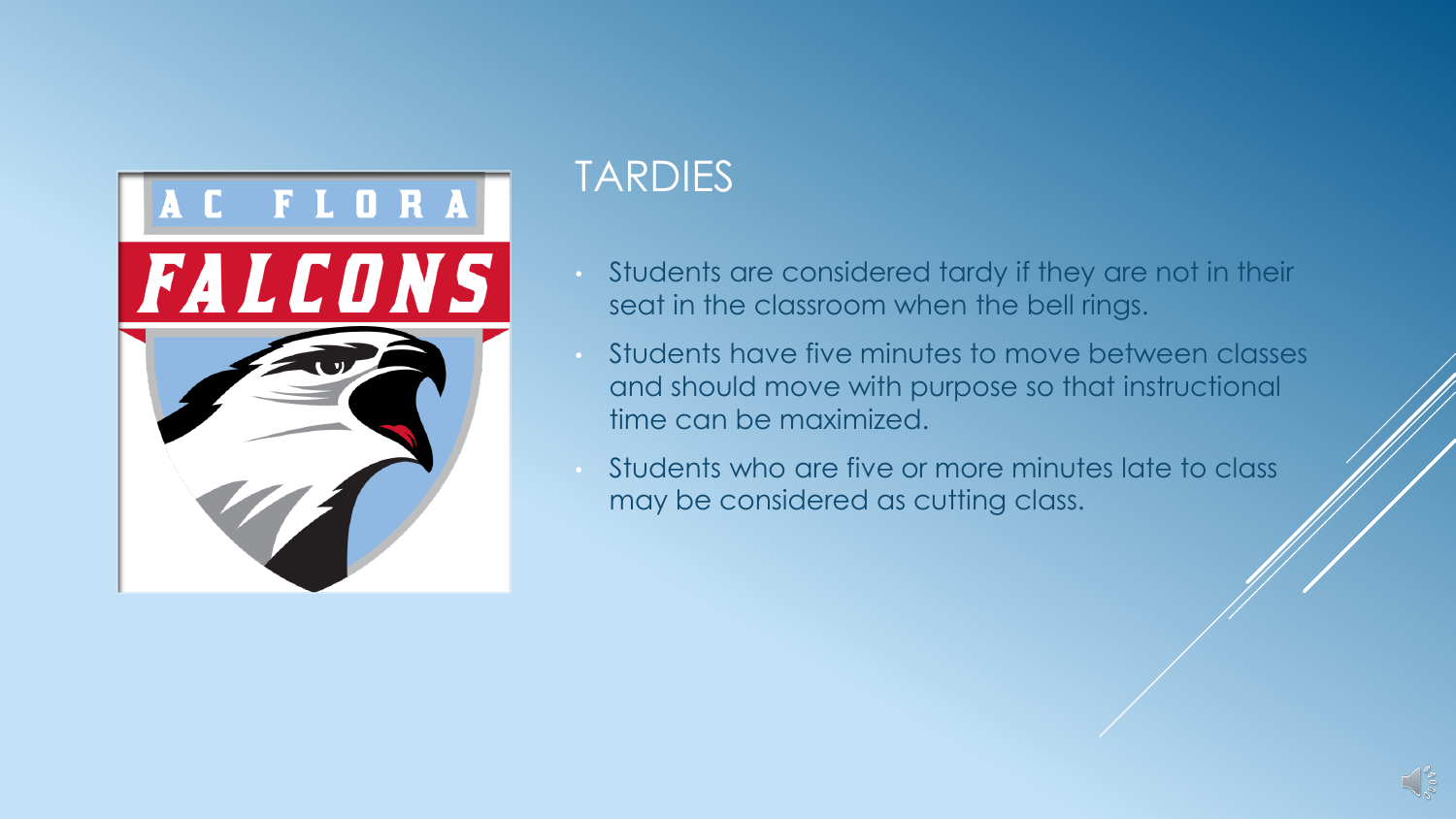

#### HALLS/PASSES

- Students may not be in the hallway during the first 15 minutes or last 15 minutes of class.
- All students are expected to have a pass if they are in the hallway during class, and students should not travel to any unauthorized areas.
- When using the restroom, students should use the restroom that is located nearest to their classroom.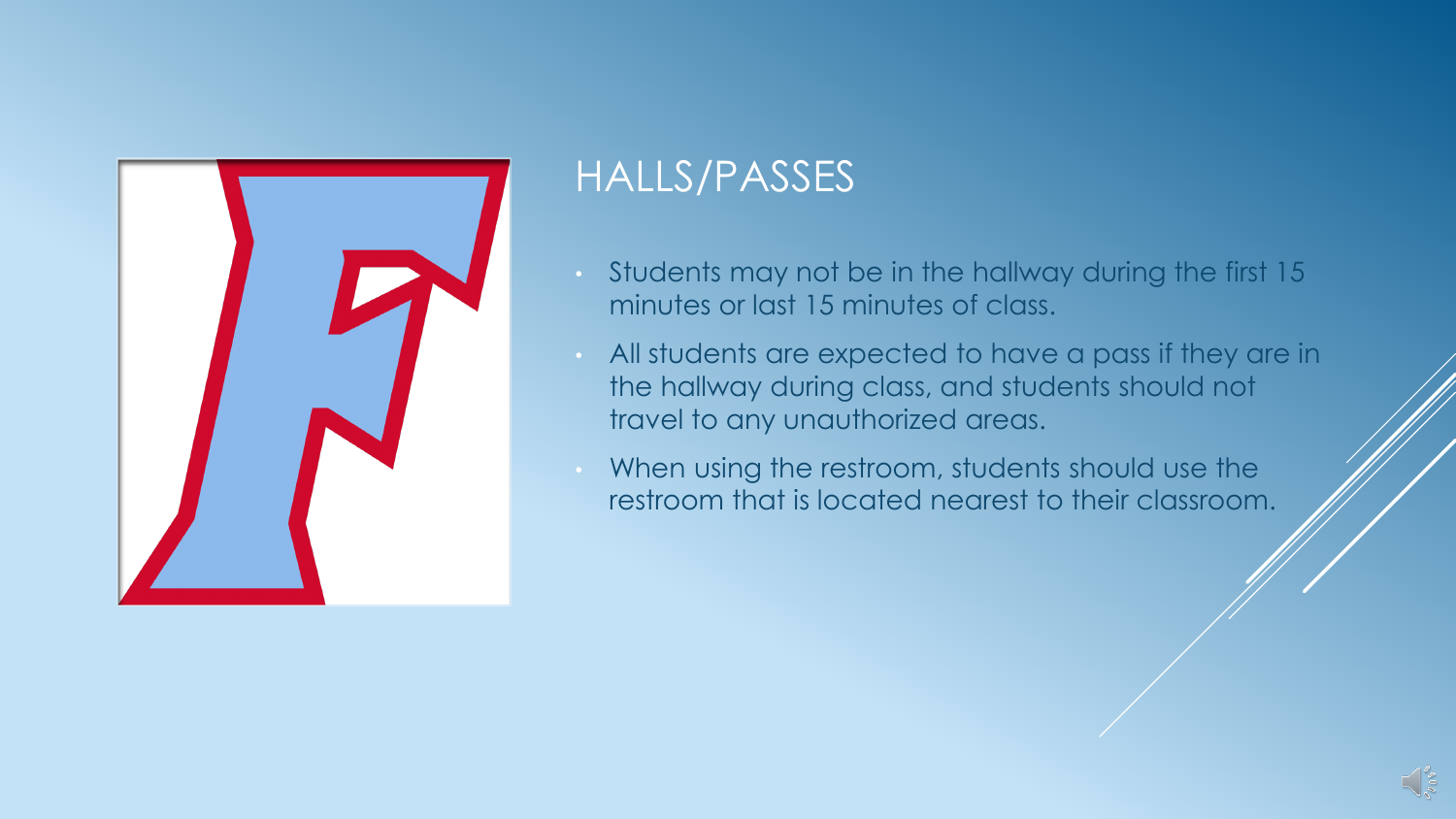

## ID'S

- All students should wear their school-issued ID around their neck at all times.
- If a student is asked to present their ID to a staff member, they must comply with this request.
- Students are required to present and scan their ID in order to get breakfast and/or lunch and also are required to present it at various school functions throughout the year.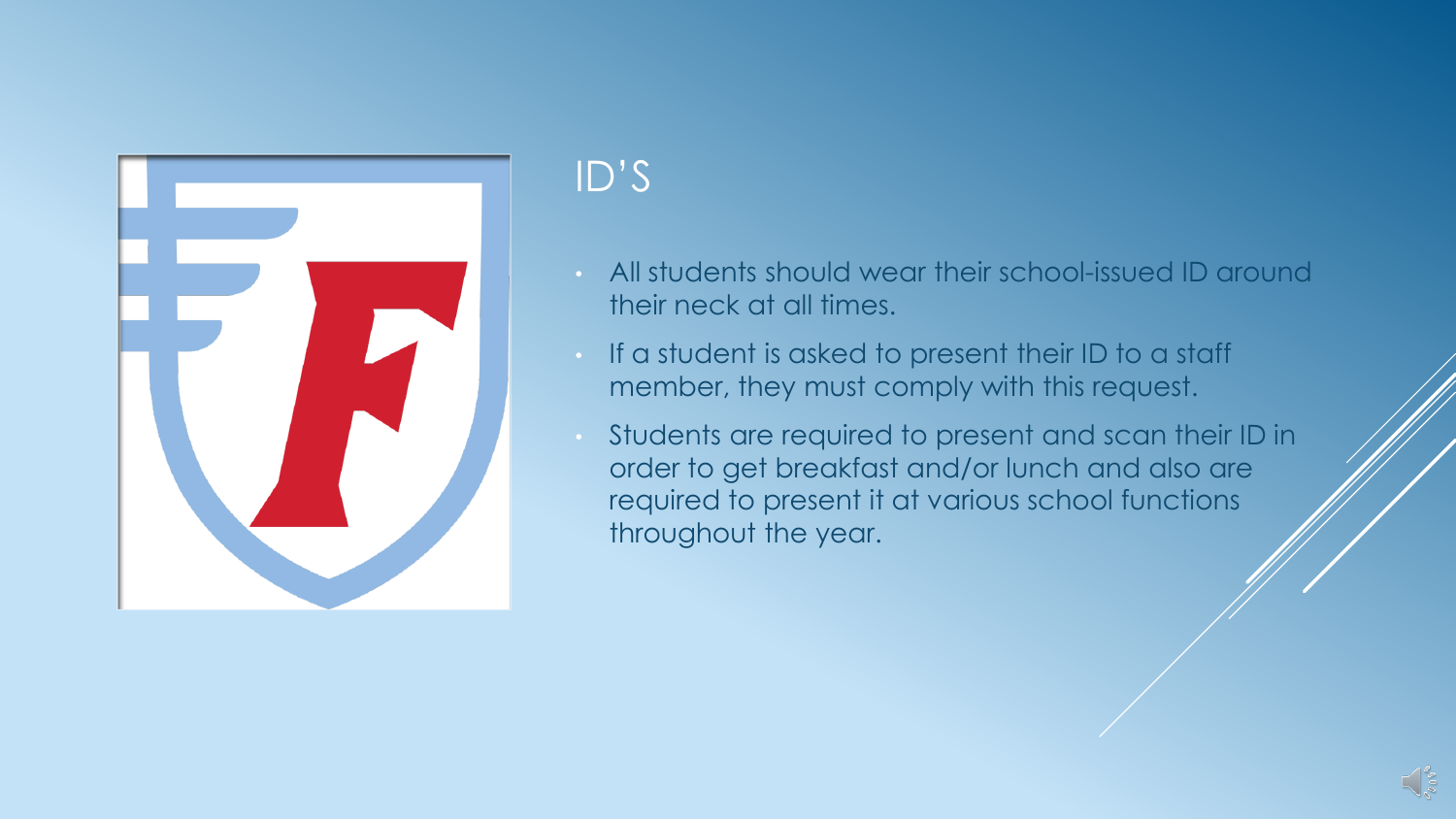

## CELL PHONES

- Cell phones are allowed on campus but should not be used during class unless a teacher allows it to be used for educational purposes.
- Cell phones may not be used to break any school/district policies.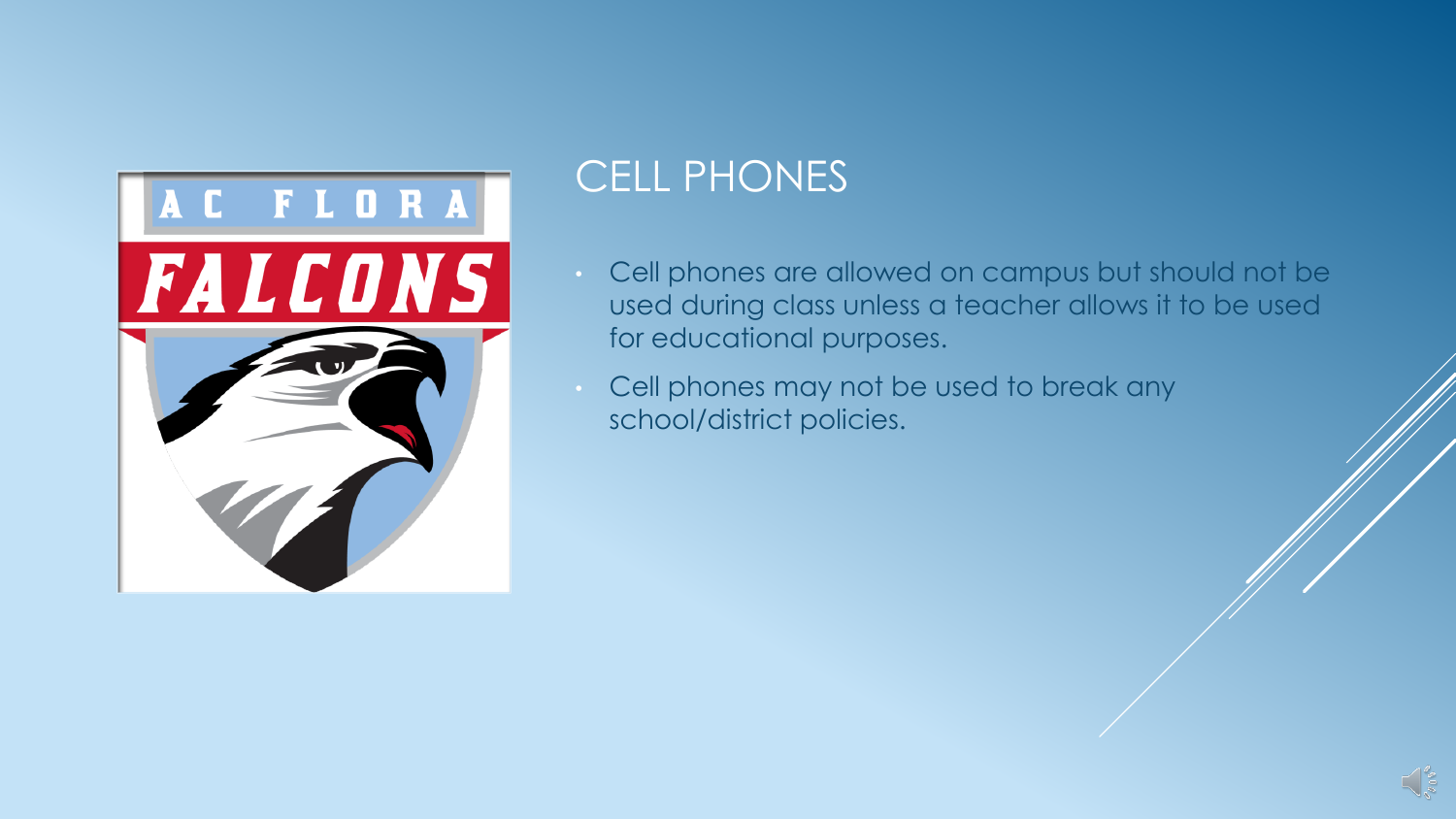

#### DRESS CODE

- Students should dress appropriately for the school setting. In general, this means wearing clothes that are appropriate in length to cover up midriffs, undergarments, and should cover these areas when standing, walking, sitting, or during general school activities.
- Students should refrain from wearing clothing with any inappropriate messages/images, including, but not limited to, sexual innuendo, threatening language, racial/ethnic slurs, or any illegal activity.
- Please pay special attention to the length of shorts, and take care to ensure that clothes provide school appropriate coverage. And please be reminded that hats, sunglasses, hoods, bandanas and Do-rags should not be worn.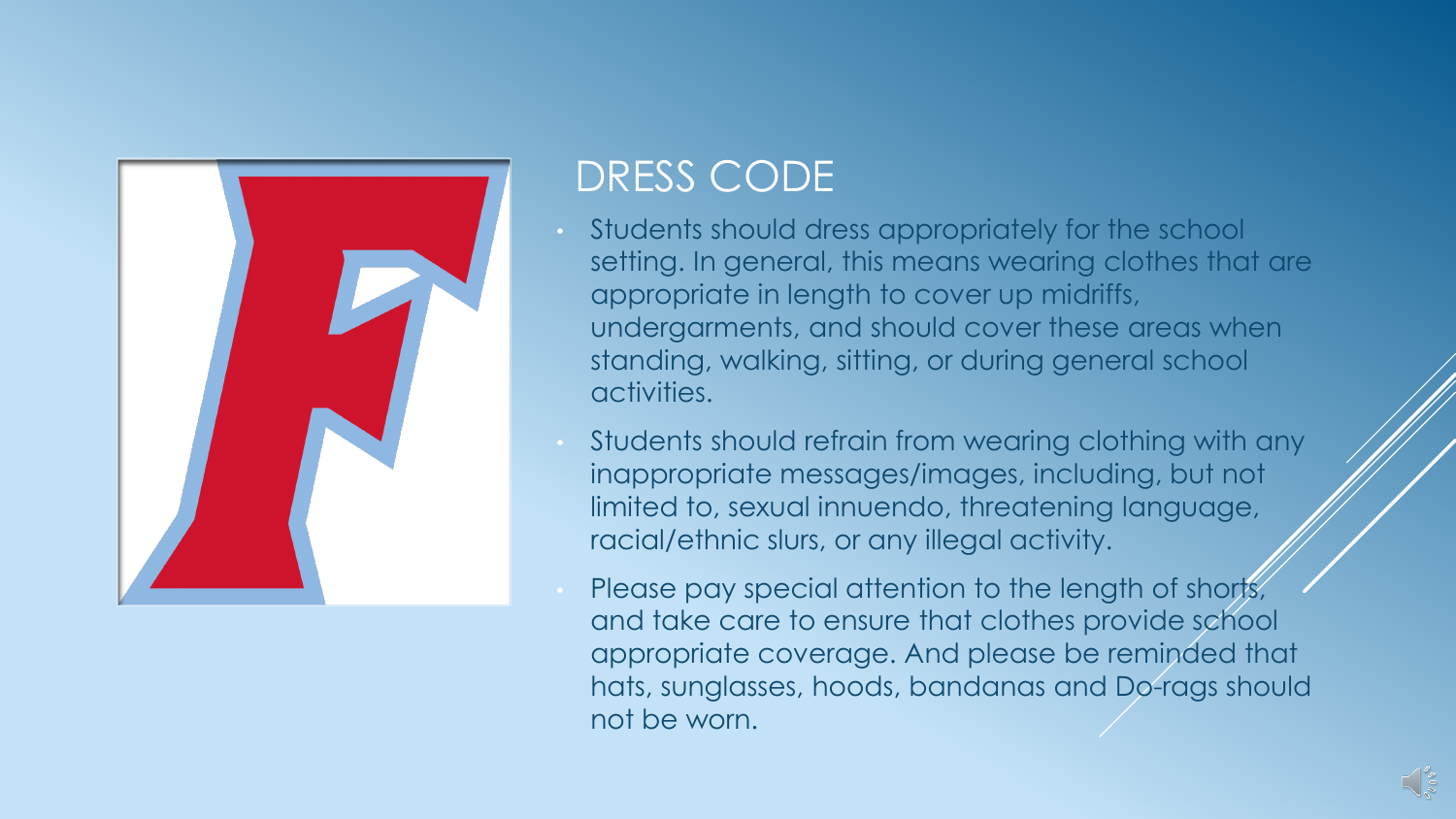

## CUTTING CLASS/SCHOOL

- Students are expected to be in class and on campus during the school day. Students may not skip a class, leave campus, or loiter during the school day.
- Students who are out of class without a pass may be considered as cutting class, so please only travel with a pass during class times.
- Students may not leave campus at lunch, and students should not exit the perimeter fence at any time without permission from an administrator.
- Students may only leave campus if they have been signed out at the Front Office by a parent/guardian.
- Students who are five minutes or more tardy to class may be considered as cutting class.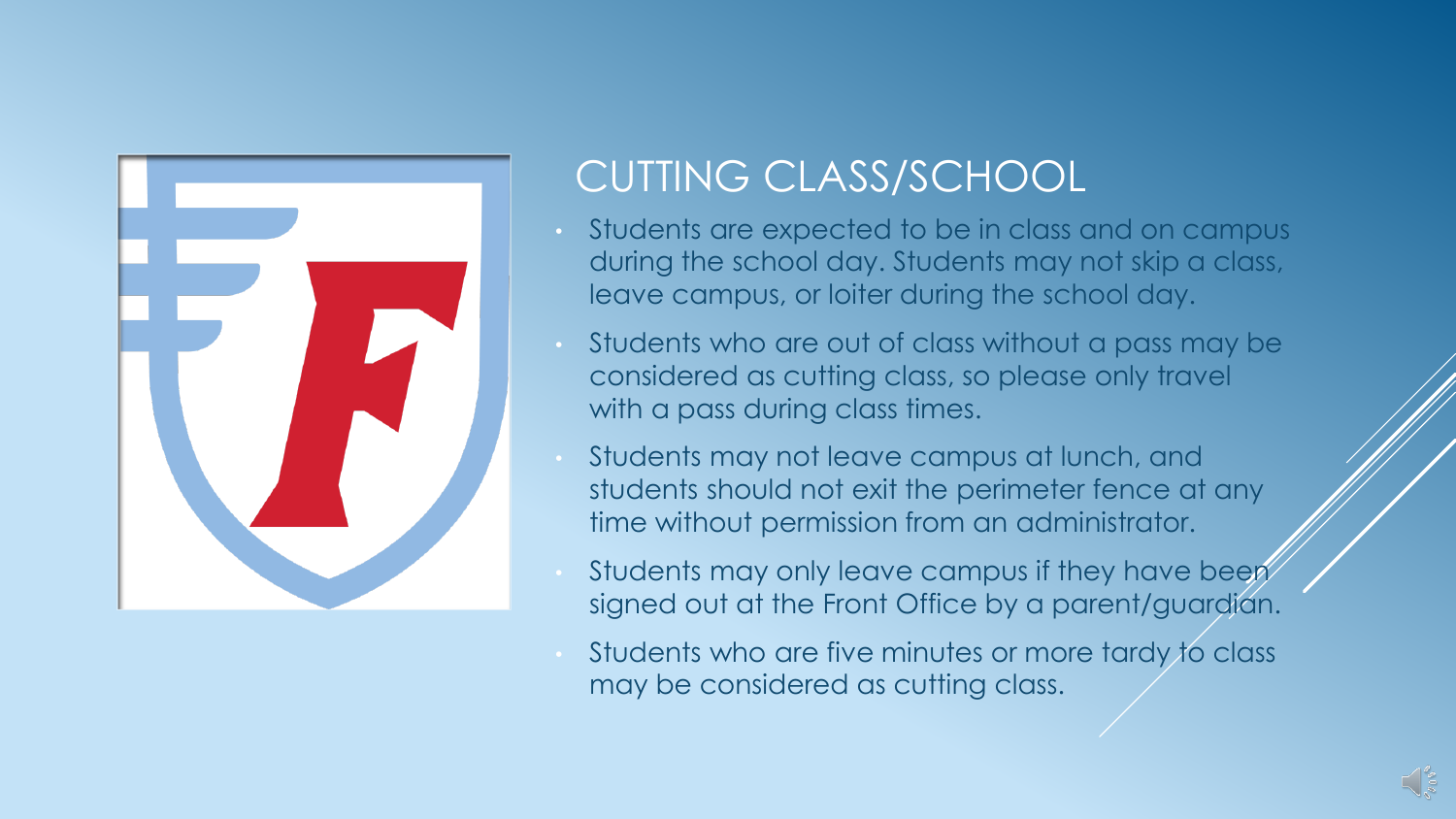

## CONFLICT/BULLYING/FIGHTING

- Students who are experiencing conflict with another student should immediately report it to an AC Flora adult.
- Students and parents can contact their counselor or administrator to report any conflict, bullying, or harassment issues (including those that occur on campus, online, or elsewhere), and we encourage students to maintain positive relationships with others at AC Flora.
- Fighting will not be tolerated and can result in a recommendation for expulsion.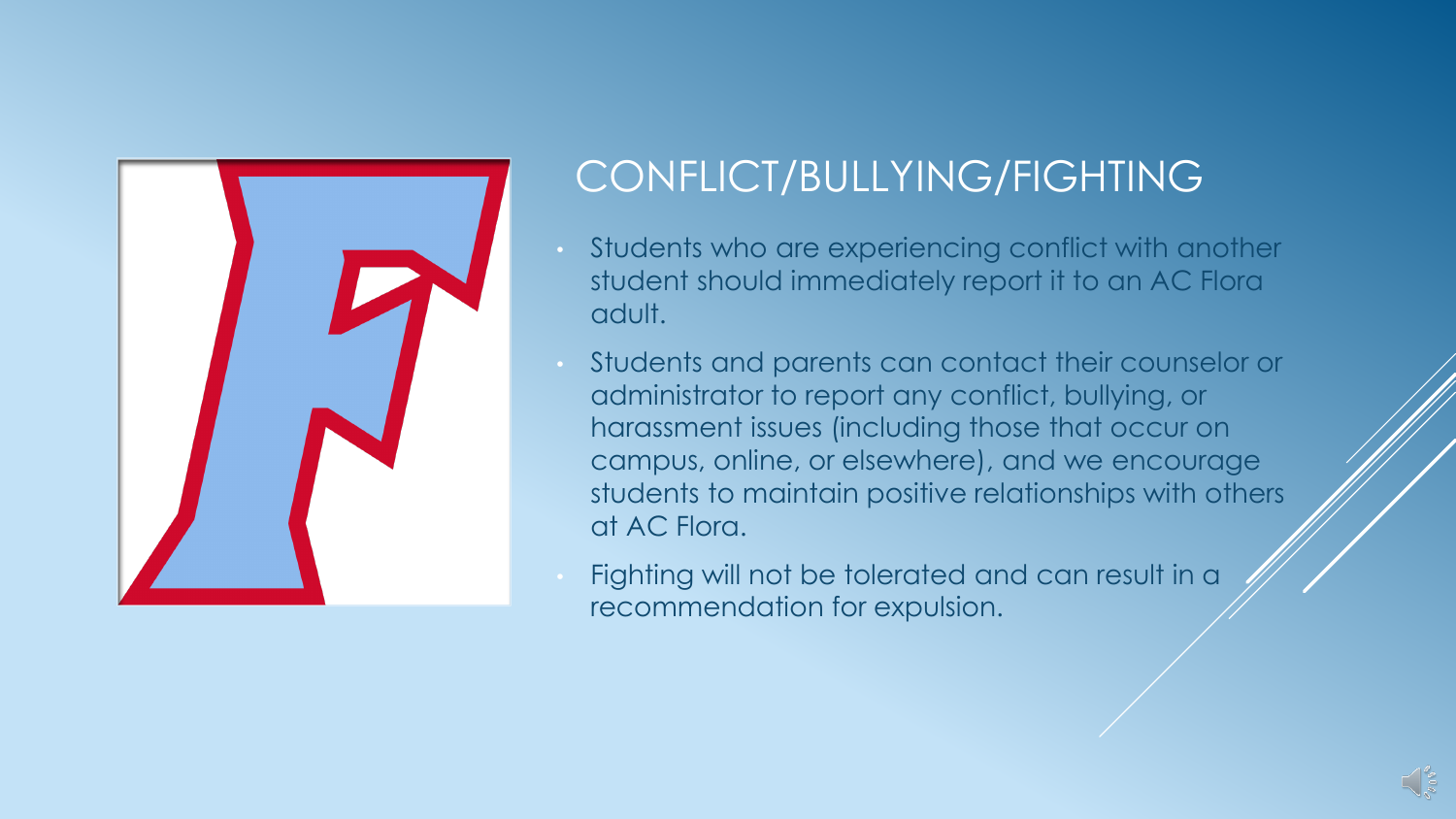

## DRUGS/ALCOHOL/WEAPONS

- We have a zero tolerance policy for illegal items such as drugs, alcohol, and weapons.
- Illegal items and substances are not allowed on campus and will result in an automatic recommendation for expulsion and law enforcement involvement.
- Students who see, hear, or know about any of these items should report such an occurrence to an administrator or any other AC Flora adult immediately.